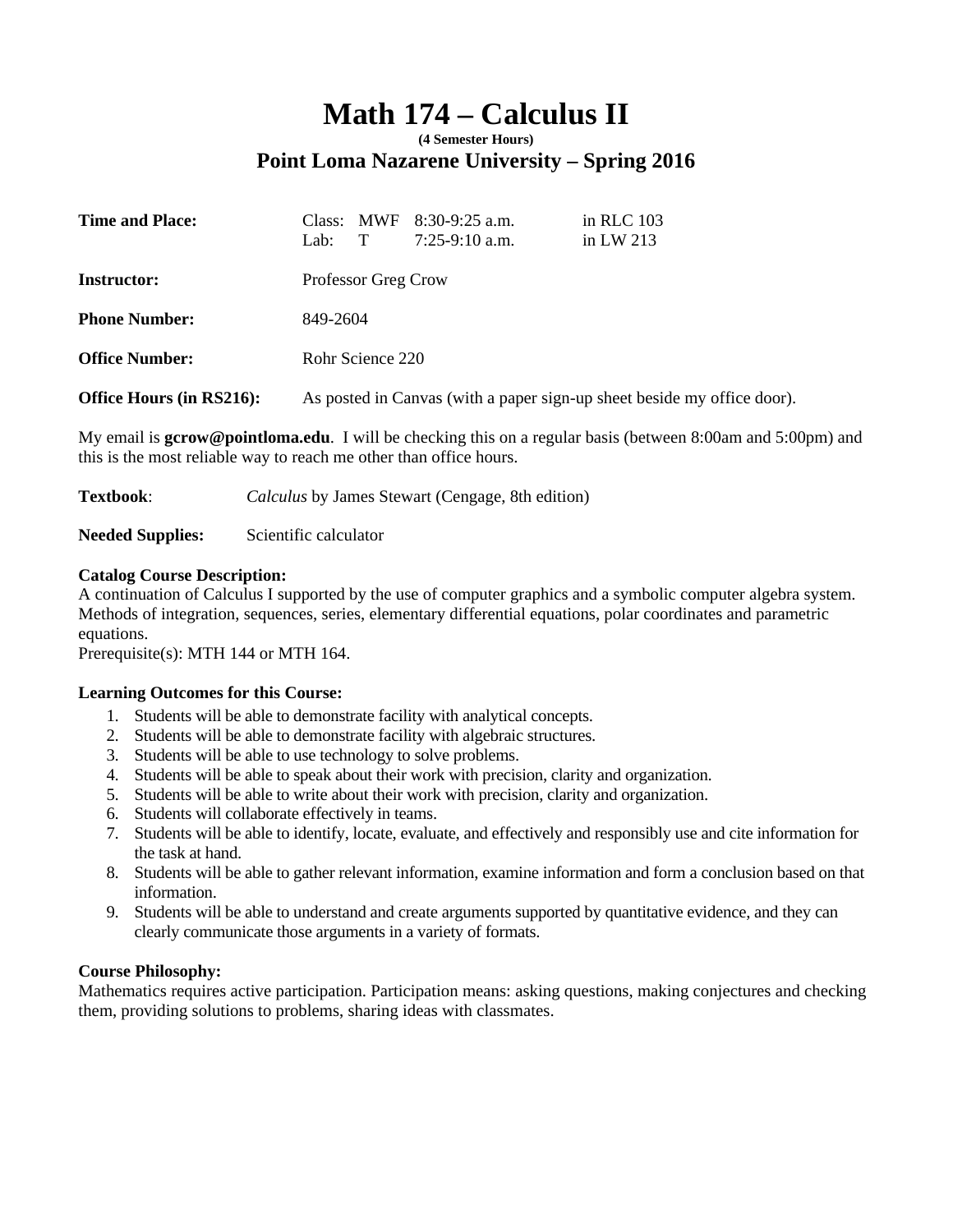## **Grading:**

Grades for the course will be based on:

| OTAQUE TOT THE COUTSE WILL BE DASCU OIL. |                              |                |
|------------------------------------------|------------------------------|----------------|
|                                          | Exams (3 at 150 points each) | 450 points     |
|                                          | Final Exam                   | 250 points     |
|                                          | Homework                     | 150 points     |
|                                          | Lab Grade                    | $150$ points   |
|                                          | Total:                       | $1,000$ points |

#### **Grading Scale**:

Course grades will be assigned according to the following scale:

| <b>Grading Scale in percentages</b> |                                                                                                                         |                                                                        |   |  |  |
|-------------------------------------|-------------------------------------------------------------------------------------------------------------------------|------------------------------------------------------------------------|---|--|--|
|                                     | R                                                                                                                       | $\mathcal C$                                                           | D |  |  |
|                                     |                                                                                                                         | $\left  (87.5, 90.0) \right  (77.5, 80.0) \left  (67.5, 70.0) \right $ |   |  |  |
|                                     | $\left[ 92.5, 100 \right] \left[ \left[ 82.5, 87.5 \right] \right] \left[ 72.5, 77.5 \right] \left[ 62.5, 67.5 \right]$ |                                                                        |   |  |  |
|                                     | $[90.0, 92.5]$ $[80.0, 82.5]$ $[70.0, 72.5]$ $[60.0, 62.5]$                                                             |                                                                        |   |  |  |

A percentage score lower than 60.0% will result in a course grade of F. Failure to pass at least one of the three mid-term exams or the Final Exam will result in a course grade of F regardless of all other grade components.

**Homework (15%):** Homework will be assigned every class meeting and will be due at the start of the last class day of the following week. A homework assignment is late if it is not received at the start of class on the due date. Habitually late homework (more than two) will not be accepted; however the two lowest homework scores will be dropped. Please be sure that your homework is stapled together and the problems are in order. Homework will be scored on a combination of completeness and correctness. A random selection (the same for all people) of the problems will be graded on any homework assignment. No homework will be accepted for any reason whatsoever after 4:00 p.m. on April  $29<sup>th</sup>$ , 2016.

**Lab (15%):** The lab grade consists of weekly lab reports (30%), one lab mid-term exam (30%) and a lab Final Exam (40%). Lab work will be assigned every lab meeting and will be due at the start of the next lab meeting. A lab report is late if it is not received prior to the start of lab on the due date. Habitually late reports (more than two) will not be accepted; however the lowest lab score will be dropped. Please be sure that your lab reports are organized, coherent, and readable. Lab reports will be scored on a combination of completeness and correctness. A random selection (the same for all people) of the portions of the lab will be graded on any lab report.

**Exams (15% each) and Final Exam (25%):** Tests and the Final Exam will include problems and questions over material assigned in the text, readings and handouts, as well as material presented in class.

No examination shall be missed without prior consent by me or a well documented emergency beyond your control. A score of zero will be assigned for an examination that is missed without prior consent or a well documented emergency beyond your control. The examination schedule is included in the daily schedule. I do not intend to accept excuses such as poor communication with parents, benefactors, sport team sponsors and/or travel agents.

#### **Final Exam Date and Time:**

The final exam date and time is set by the university at the beginning of the semester and may not be changed by the instructor. Only in the case that a student is required to take three exams during the same day of finals week is an instructor authorized to change the exam date and time for that particular student.

> **The Final Exam is COMPREHENSIVE Friday, May 6th, 2016 from 7:30-10:00 a.m.**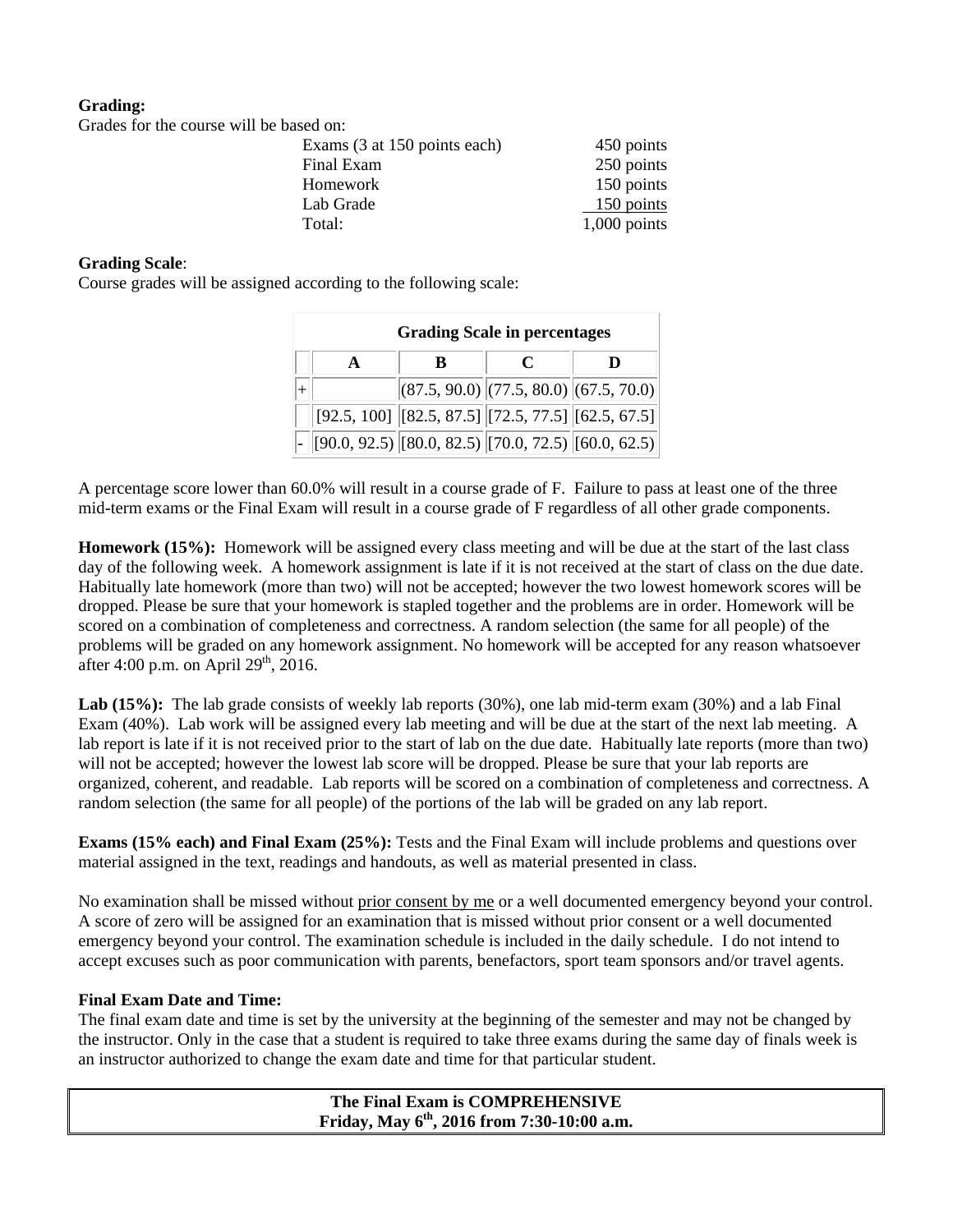#### **Cell Phones:**

Turn off any cell phone, pager or things that are distracting while you are in class. Also, do not text or work on other classes while in class (to do so is disrespectful to me and your classmates) and it is not the best use of class time.

#### **General Advice:**

The key to success in this class is to attend lectures regularly and do your homework. You learn mathematics by doing it yourself. You should expect to spend approximately two hours outside of class for every one hour in class working on homework and going over concepts. When doing homework, please note it is normal to not be able to do every problem correct on the first attempt. Do not be discouraged, instead seek help.

#### **Sources of Help:**

- 1. Me. If you have questions, ask me. See office hours.
- 2. Other classmates. Form study groups! Work together!

### **University Mission:**

Point Loma Nazarene University exists to provide higher education in a vital Christian community where minds are engaged and challenged, character is modeled and formed, and service becomes an expression of faith. Being of Wesleyan heritage, we aspire to be a learning community where grace is foundational, truth is pursued, and holiness is a way of life.

#### **Department Mission:**

The Mathematical, Information, and Computer Sciences department at Point Loma Nazarene University is committed to maintaining a curriculum that provides its students with the tools to be productive, the passion to continue learning, and Christian perspectives to provide a basis for making sound value judgments.

#### **Attendance:**

Attendance is expected at each class session. In the event of an absence you are responsible for the material covered in class and the assignments given that day.

Regular and punctual attendance at all classes in which a student is registered is considered essential to optimum academic achievement. Therefore, regular attendance and participation in each course are minimal requirements to be met. There are no allowed or excused absences except as approved in writing by the Provost for specific students participating in certain university-sanctioned activities. Excused absences still count toward the 10%-20% limits, but allow students to make up work, quizzes, or tests missed as a result of a university-sanctioned activity. Activities of a unique nature, such as labs or other activities identified clearly on the syllabus, cannot be made up except in rare instances when instructors have given advanced, written approval for doing so. Whenever the number of accumulated absences in a class, for any cause, exceeds ten (10) percent of the total number of class meetings, the faculty member should send an e-mail to the student and the Vice Provost for Academic Administration (VPAA) warning of attendance jeopardy. If more than twenty (20) percent of the total number of class meetings is reported as missed, the faculty member or VPAA may initiate the student's de-enrollment from the course without further advanced notice to the student. If the date of de-enrollment is past the last date to withdraw from a class, the student will be assigned a grade of W or WF consistent with university policy in the Grading section of the catalog. There are no refunds for courses where a de-enrollment was processed. For more details see the PLNU catalog: http://catalog.pointloma.edu/content.php?catoid=18&navoid=1278#Class\_Attendance

#### **Class Enrollment:**

It is the student's responsibility to maintain his/her class schedule. Should the need arise to drop this course (personal emergencies, poor performance, etc.), the student has the responsibility to follow through (provided the drop date meets the stated calendar deadline established by the university), not the instructor. Simply ceasing to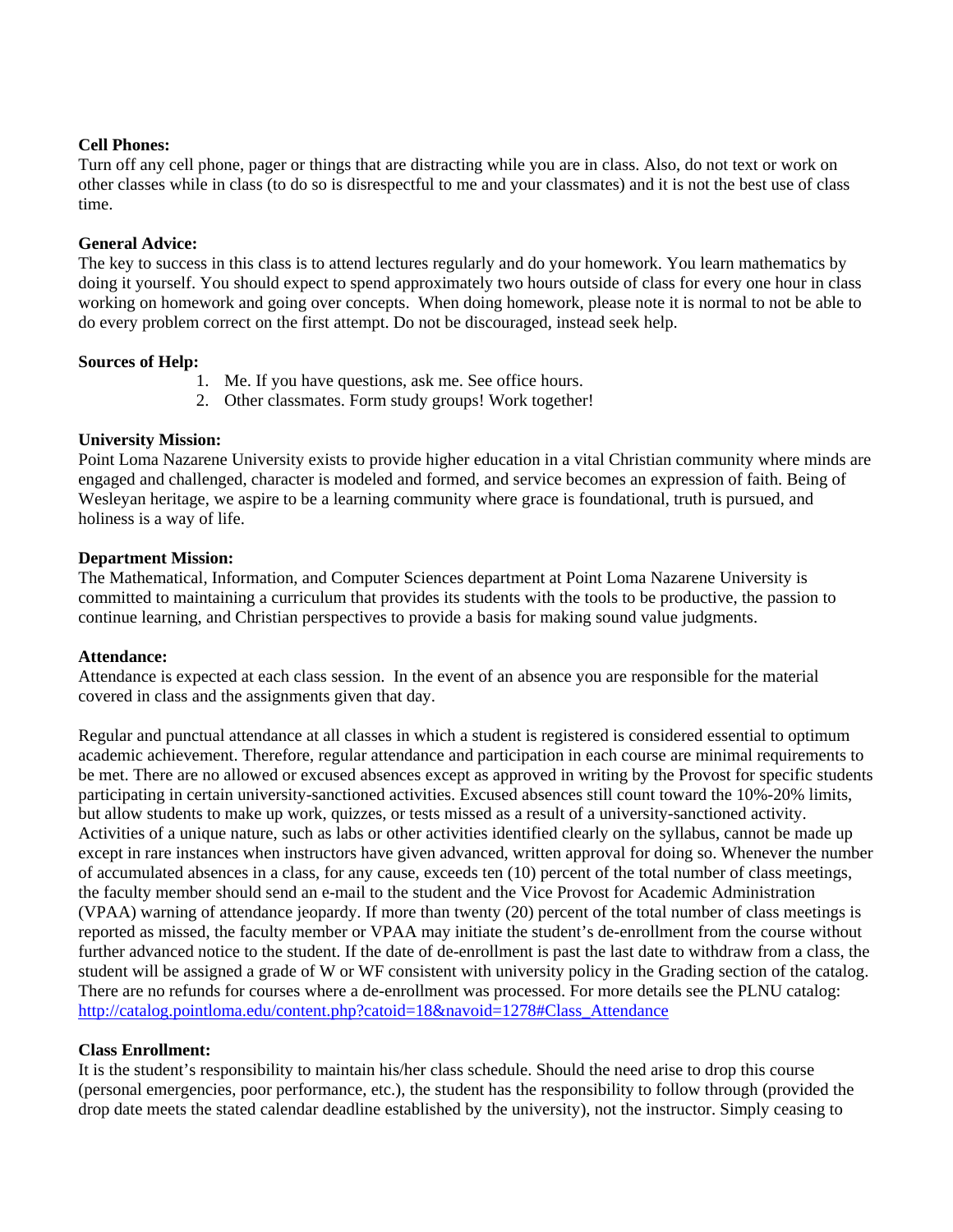attend this course or failing to follow through to arrange for a change of registration (drop/add) may easily result in a grade of F on the official transcript.

#### **Academic Accommodations:**

While all students are expected to meet the minimum academic standards for completion of their courses as established by the instructors, students with special needs may require academic accommodations. At Point Loma Nazarene University, students requesting academic accommodations must file documentation with the Disability Resource Center (DRC), located in the Bond Academic Center. Students can also reach the Disability Resource Center by phone at 619-849-2486 or by e-mail at DRC@pointloma.edu. Once the student files documentation, the Disability Resource Center contacts the student's instructors and provides written recommendations for reasonable and appropriate accommodations to meet the individual needs of the student. This policy assists the university in its commitment to full compliance with Section 504 of the Rehabilitation Act of 1973, the Americans with Disabilities (ADA) Act of 1990, and ADA Amendments Act of 2008, all of which prohibit discrimination against students with special needs and guarantees all qualified students equal access to the benefits of PLNU programs and activities. For more details see the PLNU catalog:

http://catalog.pointloma.edu/content.php?catoid=18&navoid=1278#Academic\_Accommodations

Students with learning disabilities who may need accommodations should discuss options with the instructor during the first two weeks of class.

#### **Academic Honesty:**

The Point Loma Nazarene University community holds the highest standards of honesty and integrity in all aspects of university life. Any violation of the university's commitment is a serious affront to the very nature of Point Loma's mission and purpose. Violations of academic honesty include cheating, plagiarism, falsification, aiding academic dishonesty, and malicious interference. The details of PLNU's meaning of each of these words can be found in the PLNU catalog at:

http://catalog.pointloma.edu/content.php?catoid=18&navoid=1278#Academic\_Honesty

A student remains responsible for the academic honesty of work submitted in PLNU courses and the consequences of academic dishonesty beyond receipt of the final grade in the class and beyond the awarding of the diploma. Ignorance of these catalog policies will not be considered a valid excuse or defense. Students may not withdraw from a course as a response to a consequence.

A student who is caught cheating on any item of work will receive a zero on that item and may receive an "F" for the semester. See the PLNU Catalog for a further explanation of the PLNU procedures for academic dishonesty (http://catalog.pointloma.edu/content.php?catoid=18&navoid=1278#Academic\_Honesty).

#### **Copyright Protected Materials:**

Point Loma Nazarene University, as a non-profit educational institution, is entitled by law to use materials protected by the US Copyright Act for classroom education. Any use of those materials outside the class may violate the law.

#### **Credit Hour:**

In the interest of providing sufficient time to accomplish the stated course learning outcomes, this class meets the PLNU credit hour policy for a 4 unit class delivered over 15 weeks. Specific details about how the class meets the credit hour requirements can be provided upon request.